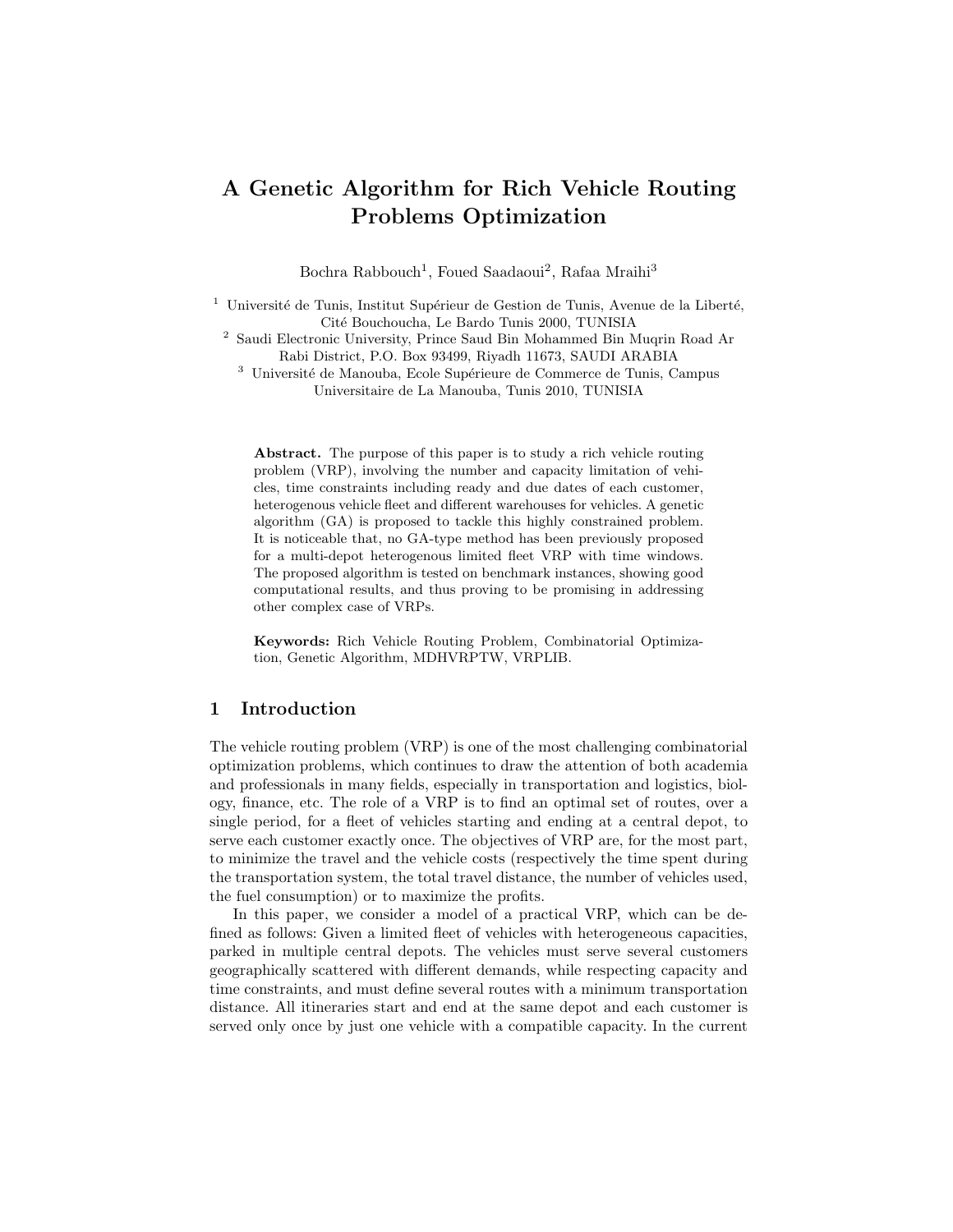work, we focus on solving the multi depot heterogenous VRP with time windows (MDHVRPTW). A limited number of papers has tackled this multi attributes VRP by using both exact and heuristic methods since 2006 [2]. For recent survey on exact, heuristic and meta-heuristic methods that have been proposed to solve the Capacitated VRP, VRP with time windows, heterogenous VRP, the multi depot VRP, and MDHVRPTW, the reader is referred to the recent work of Rabbouch et al. [4]. The contribution of this study to the literature is threefold: First, an explicit definition and presentation of the Rich VRP is given. Then, to resolve the MDHVRPTW, a genetic algorithm approach is proposed. In comparison with its two best-known particular cases (MDHVRP and MDVRPTW), the new MDHVRPTW includes an heterogenous vehicle fleet. Consequently, an extra level of complexity related to this new constraint should be taken into account. To the best of our knowledge, no GA-type approach has been proposed for the MDHVRPTW so far. All attempts in this direction, such as the one of Ramalingam and Vivekanandan [5], was proposed to resolve the MDVRPTW without considering an heterogenous fleet. Finally, the proposed method is tested on the basis of a number of numerical experiments.

# 2 Genetic algorithm

The genetic algorithm is a class of stochastic population-based search and optimization technique, which is based on the principles of biological evolution, natural selection, gene recombination, and the survival of the fittest in living natural systems, to study artificial systems. It has been introduced by Holland [3] in 1975, and since, it continues attracting a great number of researchers and practitioners in different fields for various optimization problems. A basic genetic algorithm defines an initial population of randomly generated chromosomes (or using local search methods) representing possible solutions to the problem. The quality of chromosomes is then evaluated by a fitness function, which is deeply reliant to the objective function. Based on the fitness of each chromosome, a selection of two parents is carried out and these two parents are recombined using crossover and mutation operators. These steps will be repeated until a stop threshold is reached.

# 3 Experiment

The proposed approach is implemented in MATLAB R2015b running under an Intel core 2, i5 (2.30GHz), 8GB-RAM unit. The method is tested on five benchmark instances obtained from VRPLIB<sup>4</sup> (online resource of University of Malaga, Spain). These instances were proposed by Cordeau et al. [1]. The specifications of the five instances, denoted pr01, pr02, pr03, pr04 and pr07, are shown in Table 1.

<sup>4</sup> http://neo.lcc.uma.es/vrp/vrp-instances/